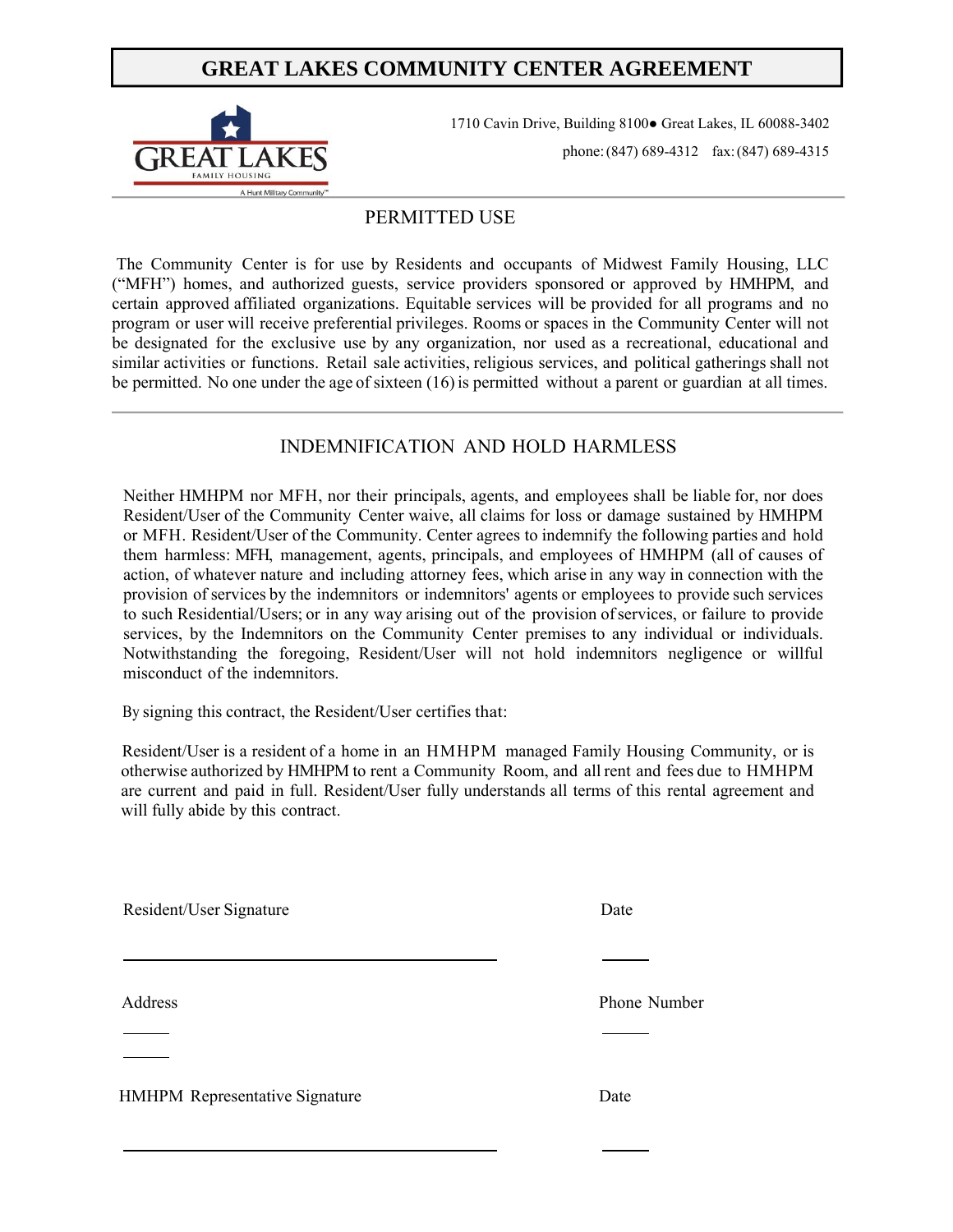Please Initial Acceptance of Each Policy:

#### FITNESS CENTER \_\_\_\_\_\_\_\_\_

- The Hunt Fitness Center is a "use at own risk" facility, there is no instructor or personal trainer on-site.
- It is recommended that all individuals consult with their personal physician prior to performing any physical activities. The Fitness Center is equipped with machinery that may not be suitable for those with certain health concerns.
- All equipment in the Fitness Center is property of HMHPM, and should be used with the utmost care and consideration.
- Room temperatures are not to be disturbed.
- Personal entertainment devices may be used with headphones.
- As courtesy to other Residents, use of cardiovascular equipment us limited to 20 minutes when others are waiting.
- For sanitation purposes, Residents will wipe down equipment after each use with antibacterial wipes provided at facility.

MULTI - PURPOSE ROOM\_\_\_\_\_\_\_\_\_\_

- All tables, chairs, countertops, and appliances are to be cleaned and returned to its original location at the end of each event.
- Tablecloths must be used if activities involve crafts, ink, paint or any other substance(s) that could damage tables.
- Tables and chairs must be moved to their original placement.
- Cleaning supplies and kitchen utensils are not to be removed or you will be charged for their replacement cost.

ALCOHOL POLICY\_\_\_\_\_\_\_\_\_

- Alcohol is strictly prohibited in the Community Center.
- There will be no exception to this policy and any violation will result in the immediate termination of the function, as well as the Resident/User's Community Center privileges being revoked.